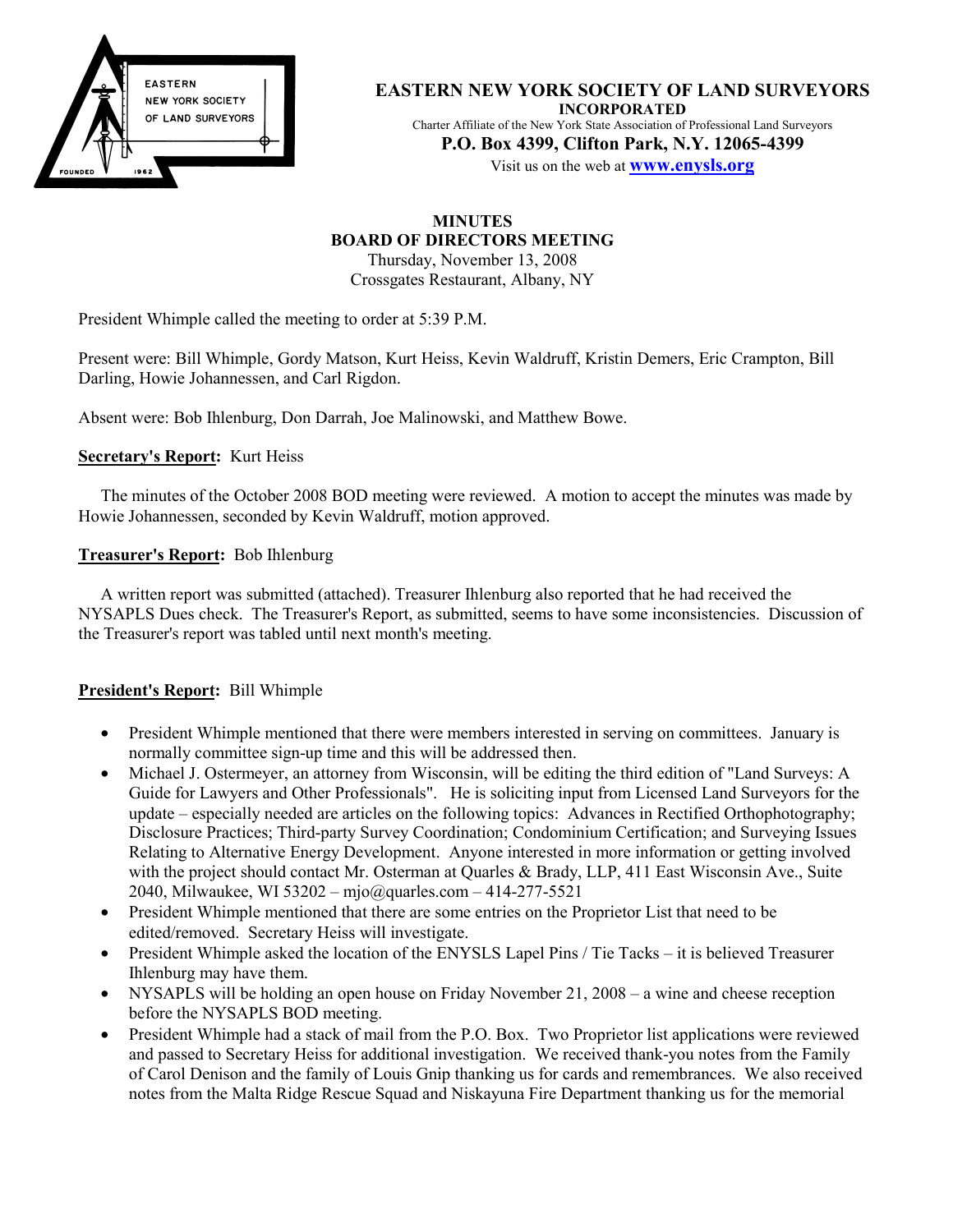donations.

There will be a 50<sup>th</sup> Anniversary Celebration Reception at the NYSAPLS Conference on January 14, 2008 – to be held in the NYS Museum. All full registrations will receive a complimentary ticket. NYSAPLS is looking for Regionals to sponsor "areas" of the Museum for the reception. A motion was made by Kevin Waldruff to sponsor an area, seconded by Kristin Demers and passed.

**Executive Vice-President's Report:** Gordy Matson: Nothing to Report

**Vice-President's Report:** Kevin Waldruff – Nothing to Report

## **Committee Reports:**

-----Standing Committees-----

Constitution & By-Laws: Bob Ihlenburg: No Report

Scholastic Development: Kristin Demers:

Kristin reported that the committee is looking for volunteers to interview students at five schools (Alfred State, Paul Smith's, MVCC, HVCC and the Ranger School). Volunteers need not be alumni of those schools. Please contact Kristin if you are interested.

#### Ethics and Business Practices: Howie Johannessen:

A potential ethics issue was discussed and tabled pending further investigation/information.

A previously investigated ethics issue seems to have resurfaced. This issue was also tabled pending further investigation.

Continuing Education: Jody Lounsbury: No report

#### Finance: Bill Darling:

The Finance Committee reported that a large portion of the funds in our Uvest account are in a money market (e.g. not all in stocks), and the committee recommended that ENYSLS keep the Uvest account as it is to ride out the financial crisis.

Membership: Gordy Matson – Nothing to Report

Legislative: Howie Johannessen:

Howie mentioned he had reviewed the recently passed Adverse Possession law and was keeping abreast of other legislation.

Program: Bill Whimple:

President Whimple will schedule the State Police Investigator for the January meeting, and we will plan to hold this meeting at The Factory in Ballston Spa. The December BOD meeting will be at the CHA offices.

Public Relations: Nothing to Report

Technical Information: Eric Crampton – Nothing to Report

# **EASTERN NEW YORK SOCIETY OF LAND SURVEYORS, INC.**

| <b>President: William Whimple</b>          | <b>Don Darrah</b>     | 2009 | <b>Matthew Bowe</b>  | <b>2010</b> | Bill Darling        | 2011                               |
|--------------------------------------------|-----------------------|------|----------------------|-------------|---------------------|------------------------------------|
| <b>Exec. Vice-President: Gordon Matson</b> | C. Howard Johannessen | 2009 | Kevin Waldruff       | 2010        | <b>Kurt Heiss</b>   | 2011                               |
| Vice-President: Kevin Waldruff             | <b>Gordon Matson</b>  | 2009 | William Whimple 2010 |             | Robert J. Ihlenburg | 2011                               |
| <b>Secretary: Kurt Heiss</b>               | <b>Kristin Demers</b> | 2009 | <b>Eric Crampton</b> | 2010        | <b>Carl Rigdon</b>  | 2011                               |
| Treasurer: Robert J. Ihlenburg             |                       |      |                      |             |                     | Past President - Joseph Malinowski |

**Director N.Y. State Assoc. of Professional Land Surveyors - William Whimple (518) 732-4190 Director N.Y. State Assoc. of Professional Land Surveyors - Gordon Matson (518) 783-6054** President's Address - 38 Orchard Road, Castleton on Hudson, NY 12033 - wwhimple@cha-llp.com